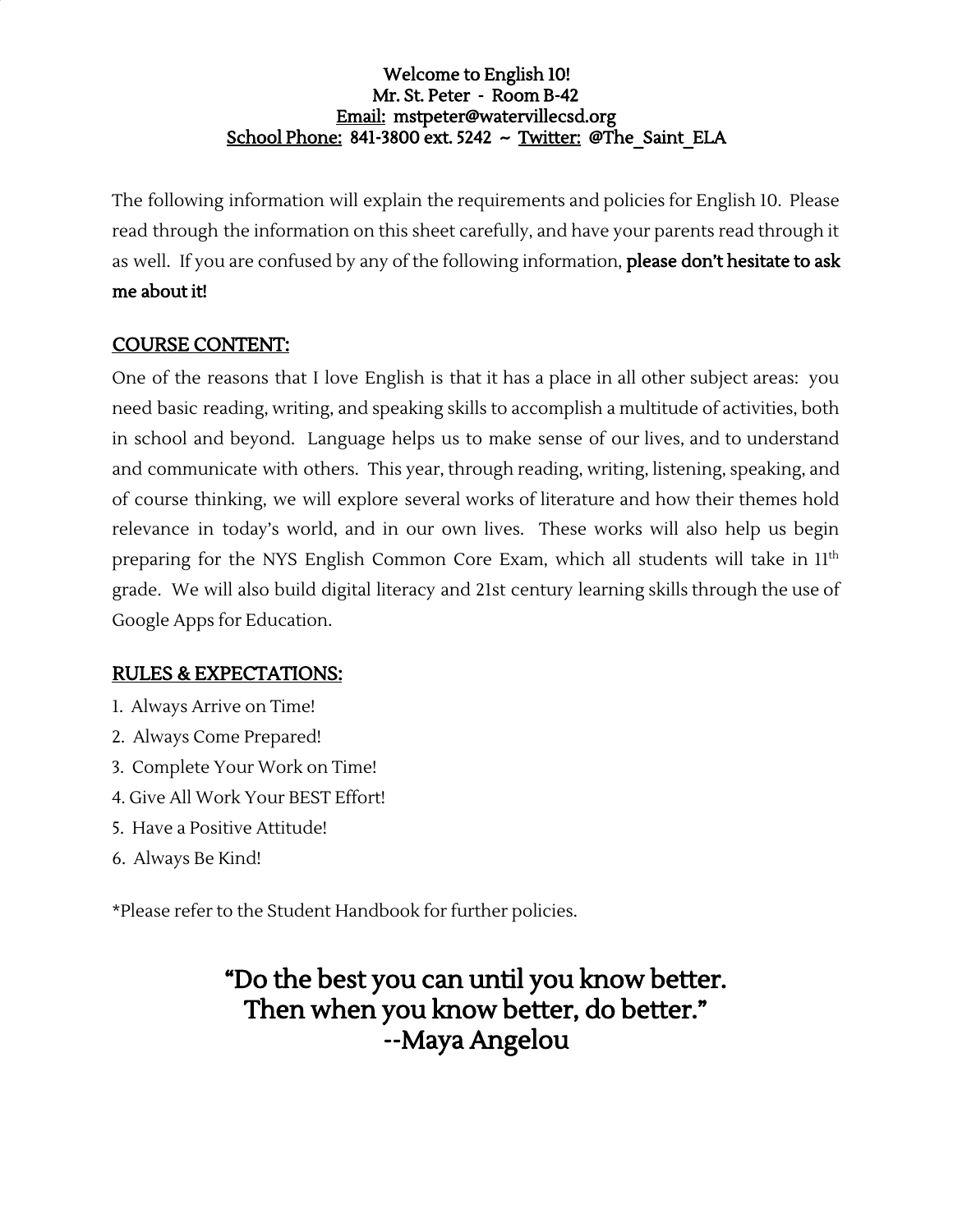#### REQUIRED MATERIALS:

- 3-ring binder (1 inch) for English materials only
	- No accordion folders or all-in-one binders
- Plenty of loose-leaf paper
- Writing Utensil
- Novel (when we are working on one)
- I will conduct unannounced materials checks from time to time, which will count as a participation grade for that day – thus, all materials should be brought to class every day!
- If you have trouble getting any of these materials, please let me know as soon as possible so that we can work something out.

## ASSIGNMENT POLICY:

- My assignment policy is very simple: late assignments will not be accepted!
	- When is something late?
		- When it is not turned in at the **beginning of class** on the due date.
		- When it is not turned in within **two** days after returning from illness.
		- When it is not turned in/delivered **on the due date** for a non-illness excused absence (field trips, athletics, etc.).

\* If you know you are going to be absent, turn your work in ahead of time or arrange for someone to turn it in for you.

\* I realize that we all have lives outside of school. If there is an extenuating circumstance that prevents you from completing an assignment, it is your responsibility to see me/email me so that we can work something out.

Essays/Projects: 10 points will be deducted for each day that an essay or project is late; after **3 days** the essay/project will no longer be accepted, and a ZERO will be placed in the grade book. Essays and projects will always count as at least one test grade, so skipping them is highly inadvisable.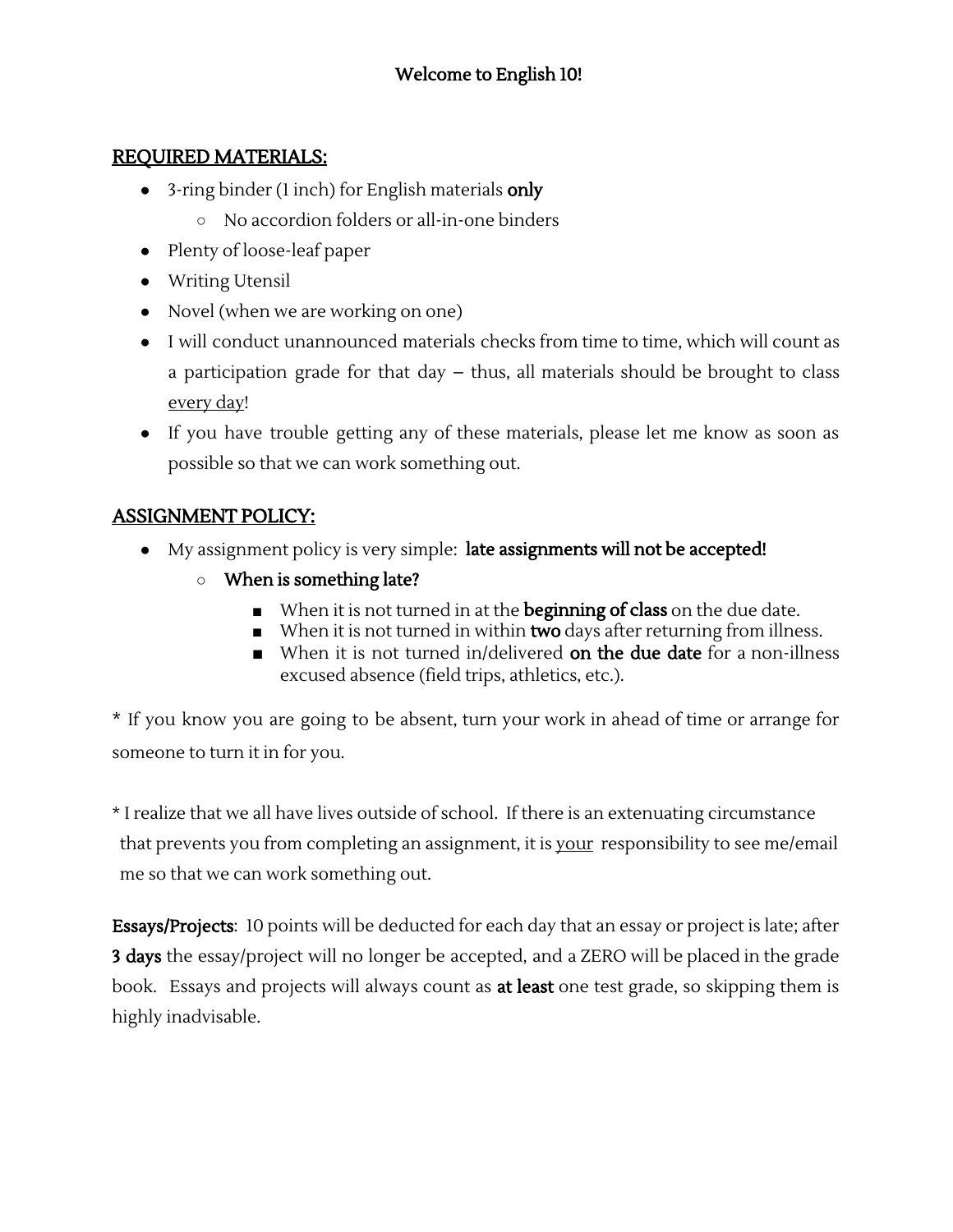#### Welcome to English 10!

Group Work: There will be numerous times throughout the year when you will work with your peers to complete an assignment or a project. Group work is an important part of learning how to communicate and work with others towards a common goal. While you may split up the workload of a project among the group members, everyone in the group is responsible for the final product, and therefore everyone in the group will receive the same grade for the assignment. It is expected that everyone will contribute equally to the final product, and if one or more members of the group doesn't "pull their weight," the others in the group will motivate that person to do so.

\*Note: In some cases, the guidelines for an assignment may require that students work together on one portion of the activity, but complete another portion independently. In such cases, the group will receive the same grade for the group portion of the assignment, but may not receive the same overall grade for the assignment.

#### BACK WORK:

- **●** If you are absent, it is expected that you check Google Classroom and/or REMIND for any missed warm up questions, assignments or announcements.
- You should also check the PICK UP Bin from your respective class in the back of the room for any handouts that you may have missed.
- All back work should be labeled "ABSENT" at the top (by you) to avoid points off. If you are completing a digital assignment, be sure to add a comment on the assignment saying that you were absent.
- Any back work (including quizzes/tests) that is not completed within **three days** of returning to school will result in a zero! (Exceptions may be made for extended absences.)

#### PLAGIARISM:

Passing off another person's ideas as your own will not be tolerated under any circumstances. If you use another person's ideas in any way, you must cite that person. We will review citation throughout the year. Any instances of plagiarism will result in an automatic zero, in addition to disciplinary actions deemed appropriate by administration. \*Note: Plagiarism is a serious issue and is one of my major pet peeves. DON'T DO IT!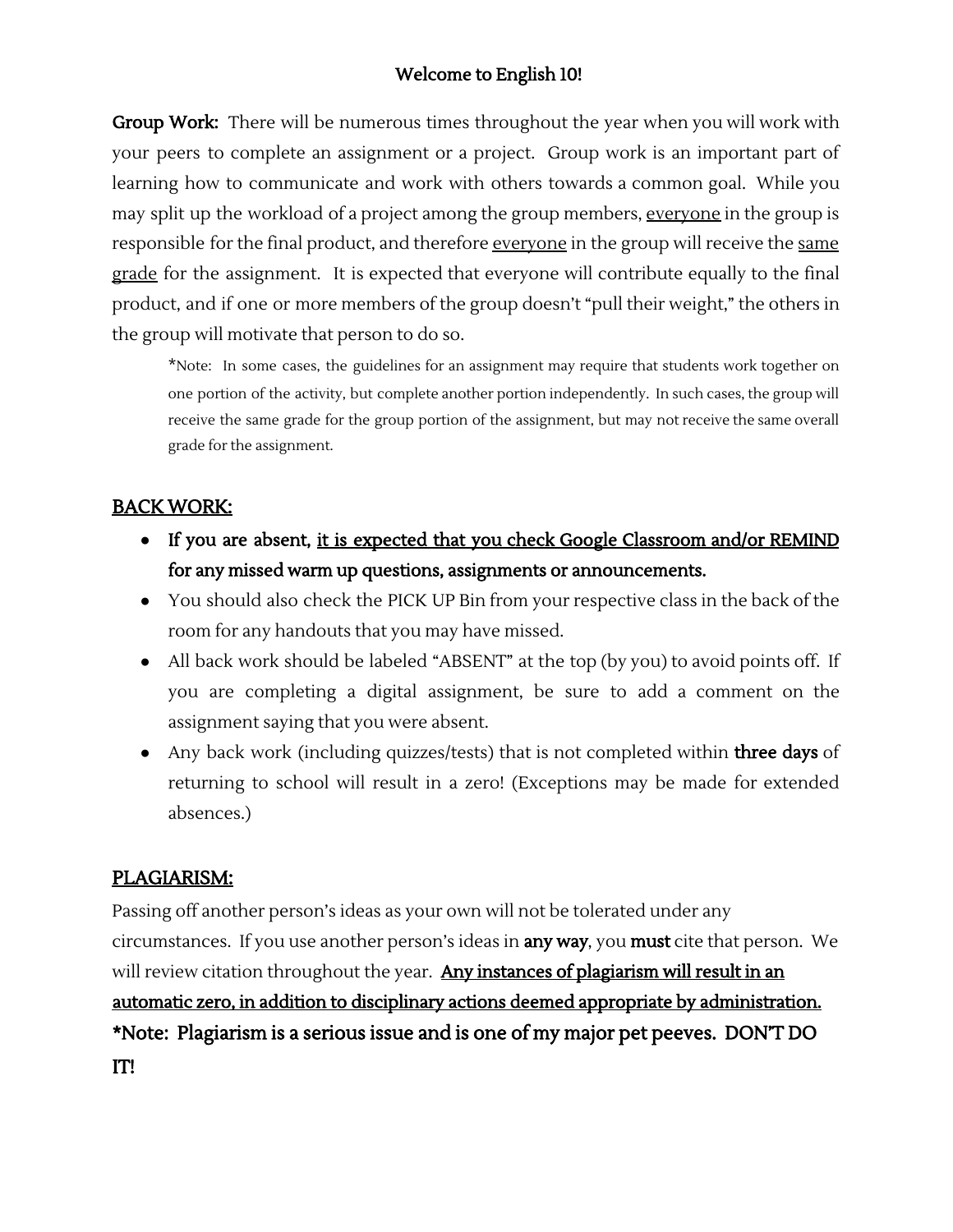#### GRADING:

Grades will fall into one of three categories. Weighting values are as follows:

- *●* Major Assignments (Tests, Essays, Projects, etc.): 45%
- *●* Minor Assignments (Quizzes, In-Class Work, Homework, etc.): 35%
- *●* Participation (Warm Ups, In-Class Work): 20%

## QUIZZES & EXAMS:

Quizzes are a way to ensure that students are completing assigned reading. They may or may not be announced. Exams will always be announced well in advance.

Types of Quizzes:

- Vocabulary
- Reading
- Grammar
- In-Class Writing
- One Question
- If you know you are going to be absent on the day of a quiz or exam, you must take the quiz or exam before the absence or on the day you return to school.
- Any missed quiz or test that is not resolved within three (3) days will result in a zero (0)!

## PARTICIPATION:

This is a grade given for your class participation. Warm ups and some in-class assignments will count as participation grades, but there are other factors that impact this grade as well. In most cases, participation will serve as a way to boost your average; however, it can hurt your grade in this class. Here's how:

- forgetting to bring a writing utensil on a regular basis
- forgetting to bring your novel
- forgetting to bring your binder
- showing up for class empty-handed